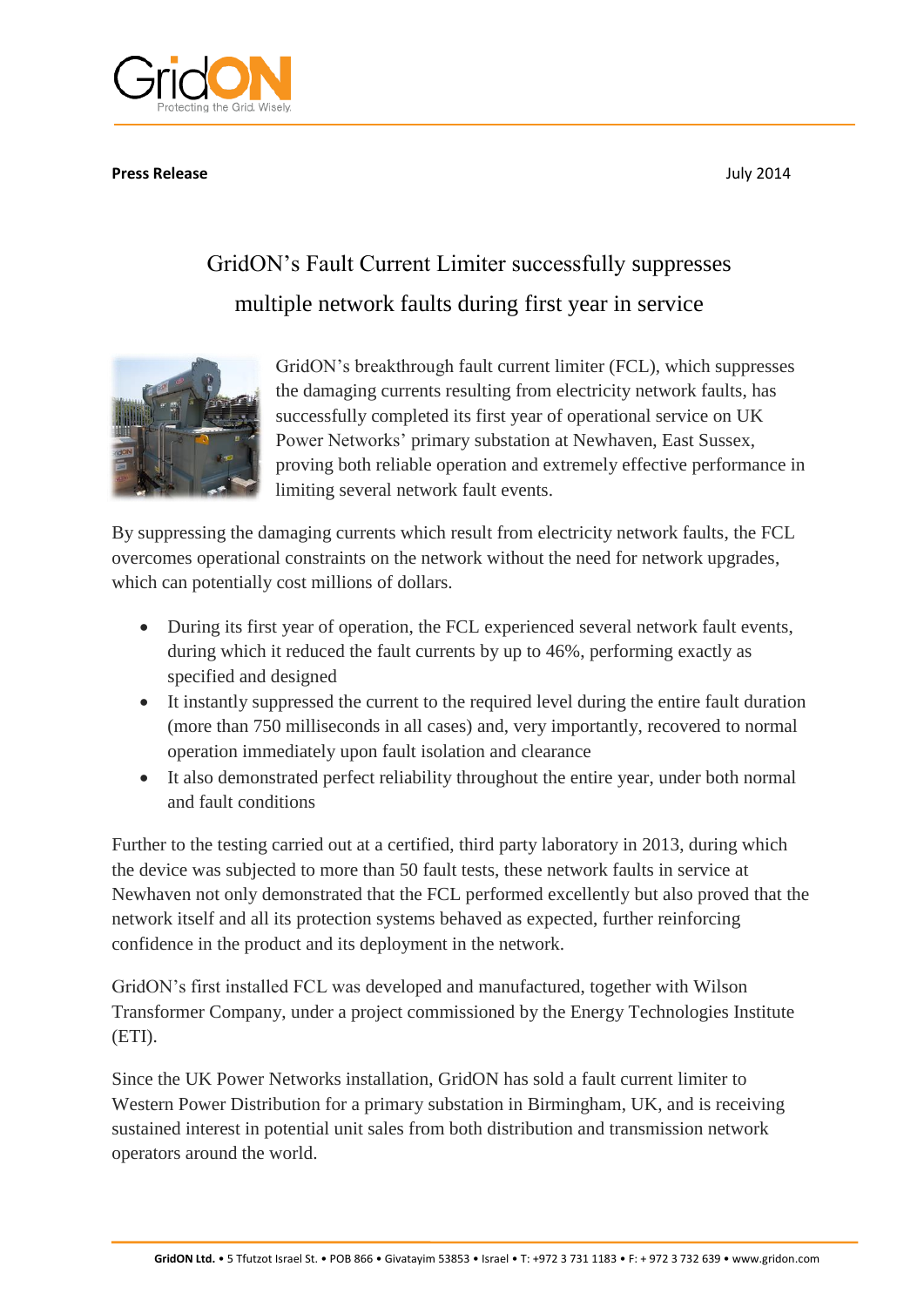"GridON is extremely pleased with the performance of its fault current limiter during multiple fault events at UK Power Networks," said Yoram Valent, Co-Founder and Chief Executive of GridON. "Following the excellent experience with our FCL in live operation for over a year, we are confident with its maturity for widespread implementation."

"We are really pleased that GridON's FCL has performed exactly as we expected it to," said Martin Wilcox, Head of Future Networks at UK Power Networks. "Following the pre-trial testing we were confident that the FCL would handle network faults as predicted and are pleased to be able to confirm this is the case. We look forward to continuing to assess its performance on our network."

Nick Eraut, ETI Project Manager - Energy Storage & Distribution, said: "These very positive results from the first year of operation provide real evidence of the advantages of GridON's FCLs and justify genuine confidence for them to be deployed now as part of business-asusual activities. The successful development of innovations such as this FCL will help to minimise the costs of future network upgrading and help to ensure that the UK has an affordable and adaptable energy infrastructure."

Andrew Ellis, Head of Electrical Power Engineering at E.ON Technologies, which is providing technical consultancy services to the project, said: "The excellent performance of GridON's fault current limiter in reducing fault currents during the recent fault events in a real network demonstrated that this new technology is fully ready for wider implementation in distribution networks".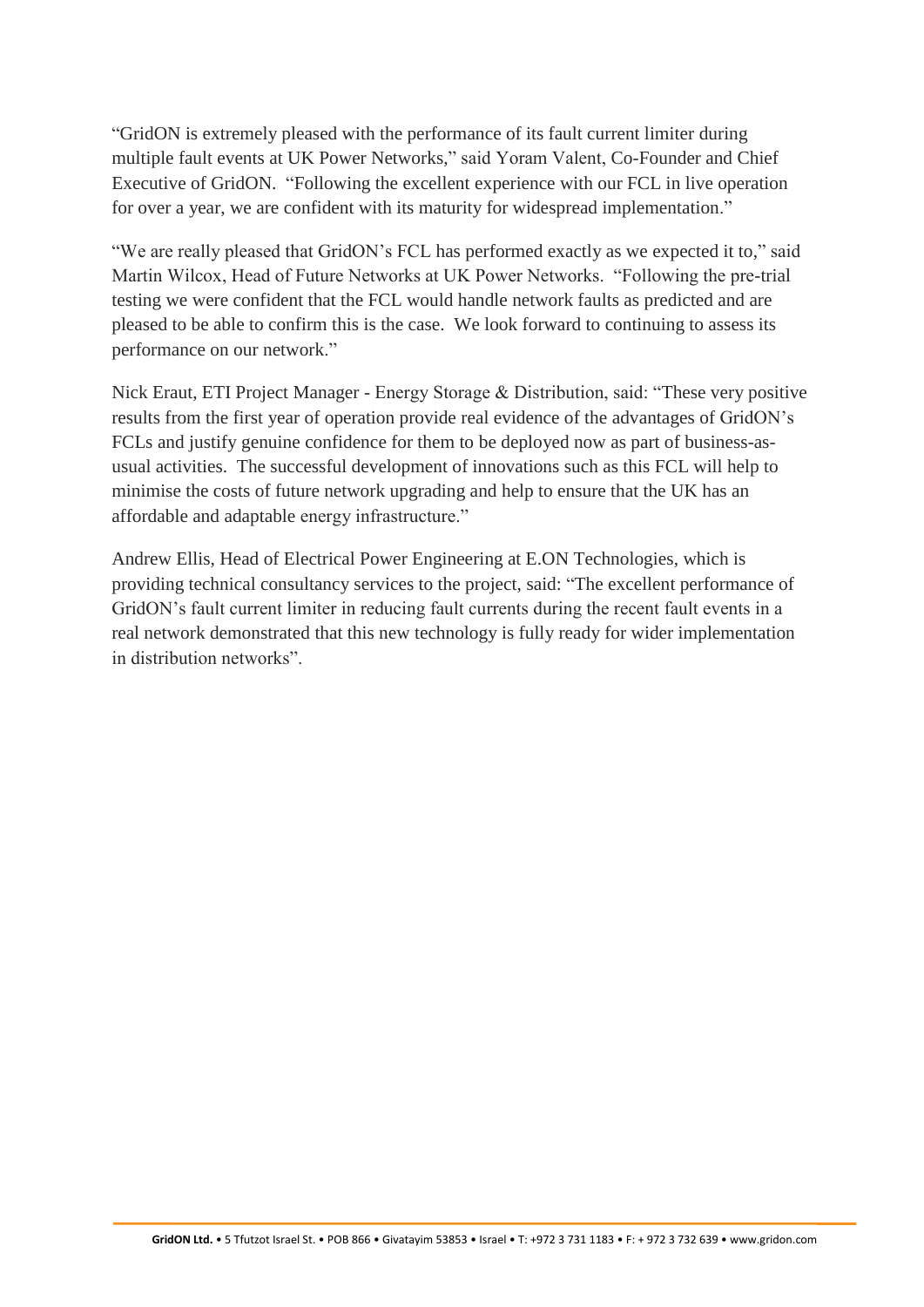## **About GridON Ltd**

With the ever-increasing demand for electricity, distribution and transmission operators are seeking cost-effective and reliable means to connect additional generation and distributed renewable energy sources. Fault currents, caused by short circuits in electrical grids, are creeping up with the increase in electricity demand on meshed networks, and often exceed network protection capabilities.

GridON provides operators and grid planners with a very robust and efficient fault current limiter (FCL), which enables network meshing and connection of additional power generation sources. GridON is offering FCLs across the full range of distribution and transmission voltages which significantly cut capital expenditures, while extending the useful life of existing network assets.

GridON's FCL is based on combining industry-standard, proven transformer technology with its unique and proprietary concept of electro-magnetic flux alteration on a saturated iron core. The selftriggered system responds instantaneously to faults, suppresses fault current for its entire duration, and recovers immediately following fault clearance – being always ready for consecutive faults events.

GridON was awarded the Global Cleantech 100 and the UK Energy Innovation in 2013, and received the prestigious ACES Smart Grid and GE ecomagination Powering the Grid awards in 2012.

For further information, please visit [www.GridON.com](http://www.gridon.com/) or email [sales@GridON.com](mailto:sales@GridON.com) or call +972.3.711.1183

#### **About The Energy Technologies Institute**

- The Energy Technologies Institute (ETI) is a public-private partnership between global energy and engineering companies – BP, Caterpillar, EDF, E.ON, Rolls-Royce and Shell – and the UK Government.
- Public sector representation is through the Department for Business, Innovation and Skills, with funding channeled through the Technology Strategy Board and the Engineering and Physical Sciences Research Council. The Department of Energy and Climate Change are observers on the Board.
- The ETI brings together engineering projects that accelerate the development of affordable, secure and sustainable technologies that help the UK address its long term emissions reductions targets as well as delivering nearer term benefits.

For further information, please call Andy Cameron-Smith, Deputy Director, Stakeholder Relations & Head of Communications, at the ETI on 01509 202020.